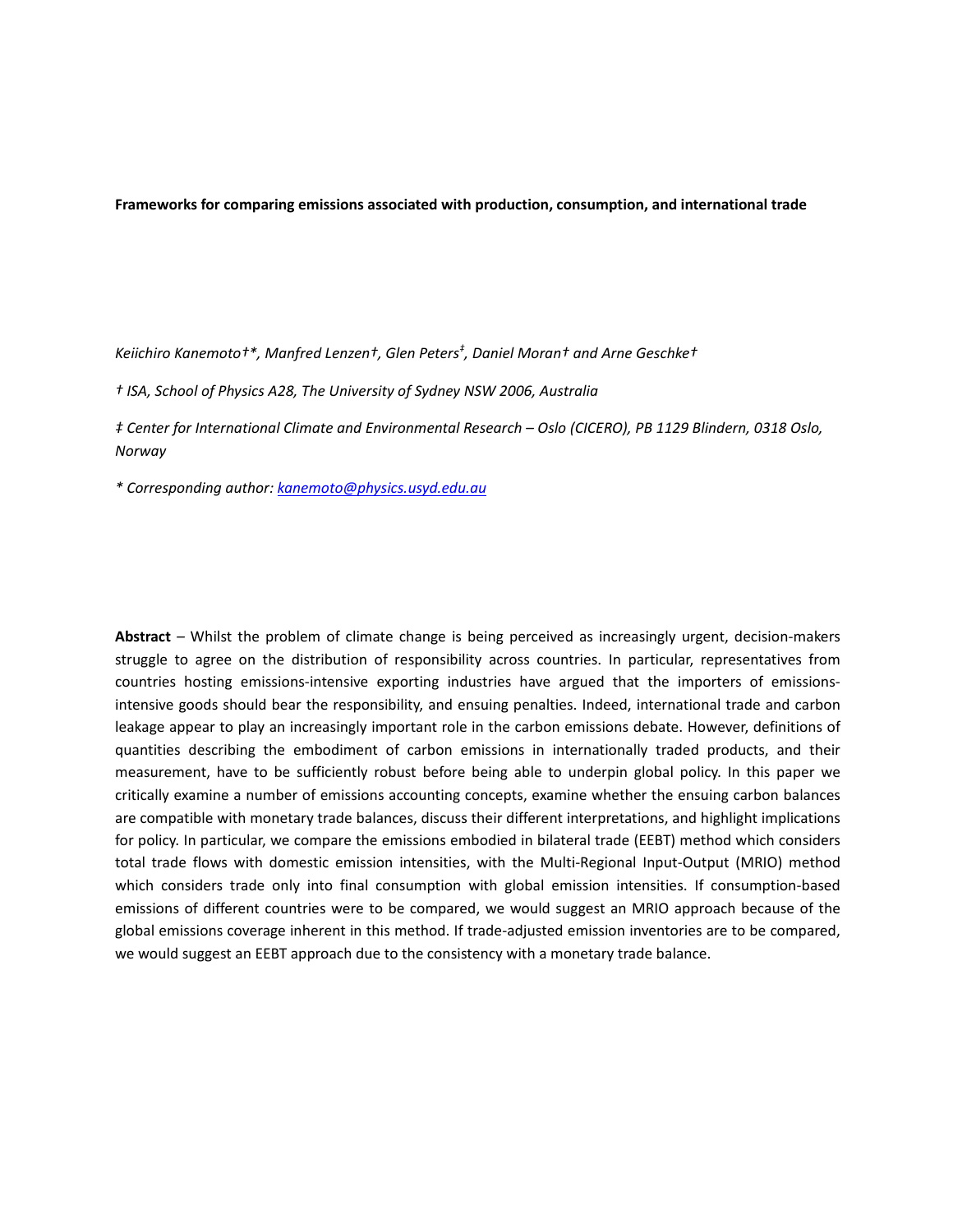# **1. Introduction**

During the past few years, there has been an increasing number of contributions to the international literature about the measurement of carbon emissions embodied in international trade (Hertwich and Peters 2009; Nansai *et al.* 2009; Zhou 2009), about the ensuing issue of carbon leakage (Lenzen *et al.* 2004; Wiedmann *et al.* 2007; Peters and Hertwich 2008b; Wiedmann 2009b; Peters 2010a; Peters *et al.* 2011), and more generally about the principles of producer, consumer, and shared responsibility (Munksgaard and Pedersen 2001; Lenzen *et al.* 2007; Andrew and Forgie 2008; Rodrigues and Domingos 2008; Lenzen and Murray 2010), and their policy implementation (Peters and Hertwich 2008b; Minx *et al.* 2009; Peters *et al.* 2009; Wiedmann 2009a; Peters 2010b; Wiedmann *et al.* 2010). For policy to reorient itself from its current focus on territorial emissions to any kind of consumer‐responsibility metric, definitions and principles of embodied‐emissions accounting must be transparent and unambiguous. This is particularly true for country comparisons and trade balances, since these are possible policy measures for determining the allocation of financial burdens across countries. At present, there are inconsistencies in the definition and application of trade balances and emissions comparisons (Peters and Solli 2010), and a harmonisation of understandings and standardisation of concepts is needed to enhance the credibility and robustness of estimates for emissions embodied in international trade.

Estimates of consumption‐based emission inventories (carbon footprints) and emissions from the production of internationally traded produces require a method to accurately enumerate the global supply chain. Given the complexity of international trade routes, Environmentally Extended Multi-Regional Input-Output (EE-MRIO) analysis has emerged as the favoured method for quantifying emission embodiments (Wiedmann *et al.* 2007; Wiedmann 2009b). Input‐Output Analysis (IOA) is a method specifically designed to analyse the relationship between economic sectors and hence enumerate the supply chain (Leontief 1936; 1966). Multiregional IOA was developed early (Isard 1951; Leontief 1953) and a range of MRIO approaches exist (Oosterhaven 1984). Environmental extensions were developed independently around 1970 (Ayres and Kneese 1969; Leontief and Ford 1970). The analysis of global environmental problems with EE‐MRIO has been arguably the fastest growing area of IOA and a range of studies now exist (Wiedmann *et al.* 2007; Wiedmann 2009a). Strengths and weaknesses of the MRIO approach were scrutinised for government review in the European EIPOT project (Wiedmann *et al.* 2011). In addition, the theoretical framework of MRIO can be used to represent other methods – such as Life Cycle Assessment or hybrid approaches – for estimating embodied emissions (Heijungs and Suh 2002; Peters and Solli 2010). Thus, theoretical developments in MRIO can often be applied directly to other related fields.

In this article, we use MRIO as a basis to critically examine a number of emissions accounting concepts such as variants of territorial emissions reported to statistical bodies, carbon footprints, and emissions embodied in bilateral trade (EEBT). In particular, we present a number of trade balance concepts for emissions and assess whether they are compatible and consistent with concepts used for monetary trade balances. Our aim is to ensure that consistent definitions are used in studies to allow comparability and to avoid confusion for researchers, policy makers, and the interested public. The following Section reviews accounting identities for multi-region and single-region cases. Section 3 extends monetary accounting identities to embodied "emissions". Rather than focussing on emissions alone, we consider "factor use" more generally to show that the concept of embodiment in trade is also applicable to other quantities such as energy, land, water, or labour. In Section 4 we make our central arguments by analysing the advantages and shortcomings of various concepts. Section 5 concludes by highlighting implications for policy, in particular the need for standardisation of concepts and definitions.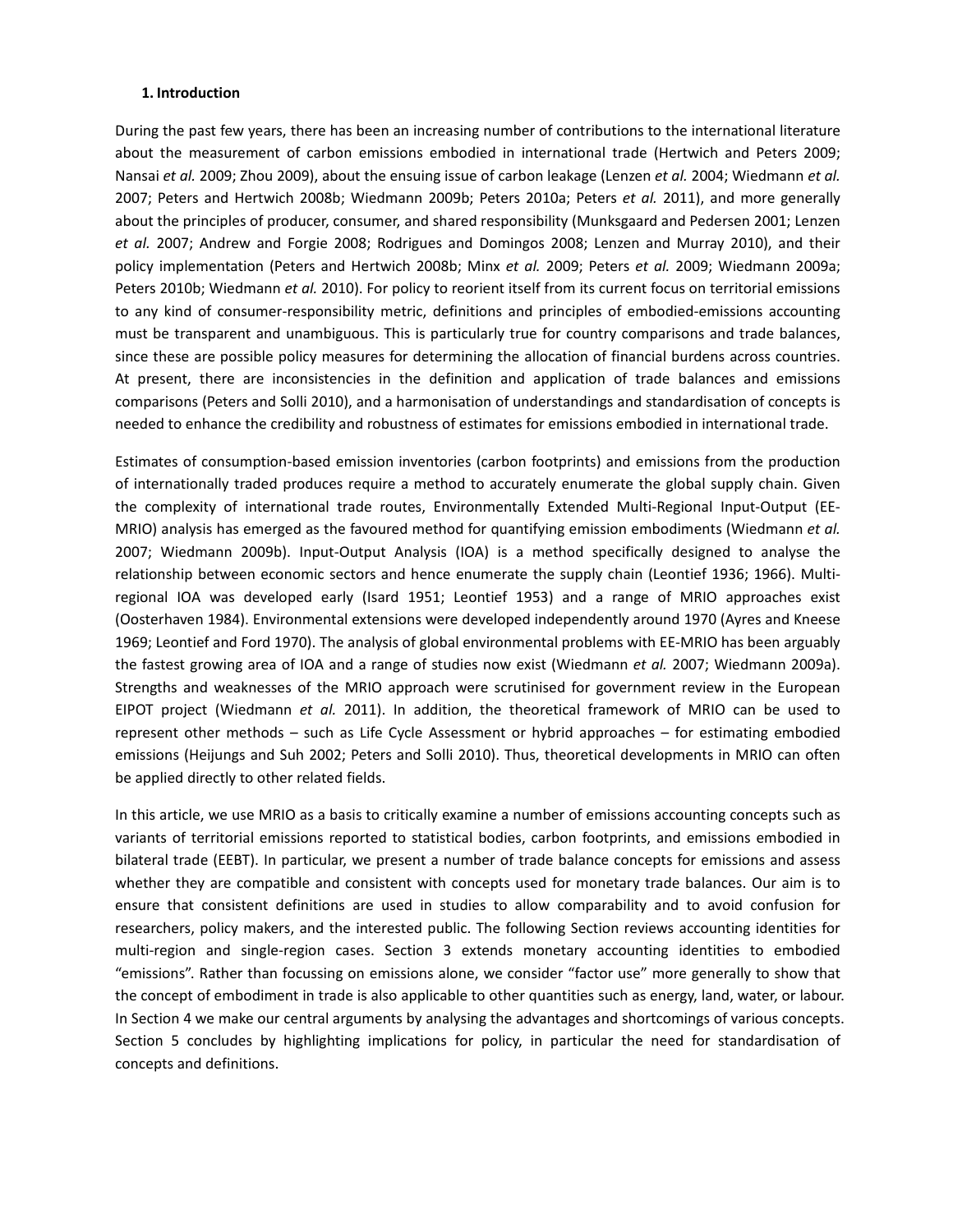#### **2. Accounting Identities**

Let *r* and *s* denote the region (for example country) origin and destination of MRIO transactions. In an MRIO, the sector‐ and region‐wise balance of gross output *x* holds (subject to correct inclusion of taxes less subsidies on products as a row in value added *v*):

$$
x_{in,i}^r = x_{out,i}^r \Longleftrightarrow \sum_{ks} v_{ki}^{sr} + \sum_{js} T_{ji}^{sr} = \sum_{js} T_{ij}^{rs} + \sum_{ls} y_{il}^{rs} \quad \forall i, r \tag{1}
$$

where T is intermediate demand, y is final demand, and v is value added. In our notation  $T_{ij}^{rs}$  clearly states that sector *i* operates in region *r* and sector *j* in region *s*, so we will not write *i*<sup>(r)</sup>, *j*<sup>(s)</sup>, etc. In MRIO the final demand, y, contains *l* categories: household and government final consumption, gross fixed capital expenditure, and changes in inventories. Value added, *v*, contains *k* components: compensation of employees, taxes less subsidies on production, and gross operating surplus. Imports to final consumption are included in *y*, but imports to industry are included in *T*. Similarly, exports to industry appear in *T*, and exports into final consumption appear in y. Whilst in single‐region input‐output (SRIO) tables all exports are part of final demand.

When summing over *r* and *i*, we find that  $\sum_{rijS} T_{ij}^{sr} = \sum_{rijS} T_{ij}^{rs}$  (Fig. 1), and produce the Global Accounting Identity

$$
\sum_{riks} v_{ki}^{sr} = \sum_{rils} y_{il}^{rs}
$$
\n
$$
\Leftrightarrow \sum_{rik} v_{ki}^{rr} + \sum_{riks \neq r} v_{ki}^{sr} = \sum_{ril} y_{il}^{rr} + \sum_{rils \neq r} y_{il}^{rs}
$$
\n
$$
\Leftrightarrow \sum_{r} GDP^{r} + \sum_{r} PRIMIMP^{r} = \sum_{r} GNE^{r} + \sum_{r} FINEXP^{r} \tag{2}
$$

which sums Gross Domestic Product (GDP), Gross National Expenditure (GNE), imports of primary inputs (*PRIMIMP*) and exports into final demand (*FINEXP*) over all trade partners *r*. Usually, international trade  $PRIMIMP^r = \sum_{riks \neq r} v_{ki}^{sr}$  in primary inputs  $v_{ki}^{sr}$  is zero but is included here for the sake of theoretical completeness. Since we include taxes less subsidies on products in our value-added block,  $\sum_{rik} v^{rr}_{ki}$  is valued at market price, and therefore coincides with the definition of GDP in the input‐output table handbook (United Nations Department for Economic and Social Affairs Statistics Division 1999). Note once again that exports here only include exports to final, and not intermediate, consumption.

|        |       |       | intermediate |          |       |                |                | final          |
|--------|-------|-------|--------------|----------|-------|----------------|----------------|----------------|
| ediate | $-11$ | $-12$ | $-13$        |          | $-1N$ |                |                |                |
|        | $-21$ | $+22$ | $-23$        |          | $+2N$ |                |                |                |
|        | $+31$ | $+32$ | $-33$        |          | $+3N$ | 31             | 32             | 33             |
| interm |       |       |              | $\cdots$ |       |                |                |                |
|        | $-N1$ | $-N2$ | $-$ N3       |          | $-NN$ | N <sub>1</sub> | N <sub>2</sub> | N <sub>3</sub> |

|         | $v^{11}$        | $^{12}$         | $\mathcal{L}^{13}$ |          | $v^{1N}$ |
|---------|-----------------|-----------------|--------------------|----------|----------|
|         | v <sup>21</sup> | v <sup>22</sup> | $v^{23}$           |          | $v^{2N}$ |
| primary | $v^{31}$        | v <sup>32</sup> | v <sup>33</sup>    |          | $v^{3N}$ |
|         |                 |                 |                    | $\cdots$ |          |
|         | $v^{N1}$        | $v^{\text{N2}}$ | $v^{N3}$           |          | $v^{NN}$ |

| <b>CONTRACTOR</b> | $-1N$            | <b>STATISTICS</b> | 12<br><b>STATISTICS</b><br>- | 13<br><b>ALL 1</b><br><b>STATISTICS</b> | ----     | 1 <sub>N</sub><br><b>STATISTICS</b> |
|-------------------|------------------|-------------------|------------------------------|-----------------------------------------|----------|-------------------------------------|
|                   | $+2N$            |                   |                              | 23                                      |          | 2Ν                                  |
|                   | $\overline{73N}$ | 31                | 32                           | -33                                     |          | 3N                                  |
| $\cdots$          |                  |                   |                              |                                         | $\cdots$ |                                     |
|                   | $+NN$            | N1                | N <sub>2</sub>               | N <sub>3</sub>                          |          | <b>NN</b>                           |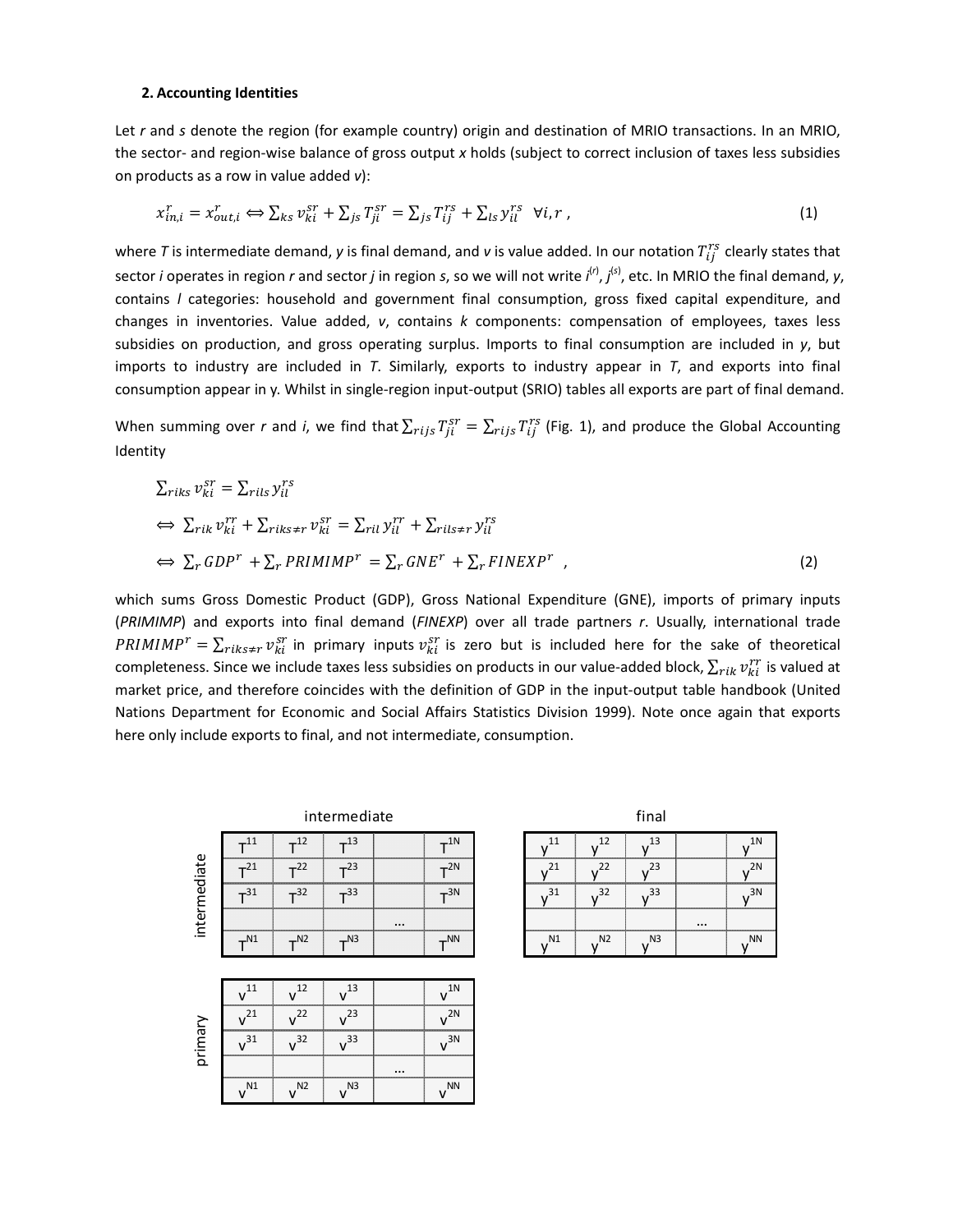Fig. 1: Global Accounting Balance in an MRIO. Vertically hatched: sums of sectoral inputs, must equal horizontally hatched: sums of sectoral outputs. Note that block descriptors are given with sector indices, for example,  $T^{32}$  is a matrix with elements  $T^{32}_{ij}$ . Note also that the entire intermediate demand block  $\tau$ including intermediate trade  $T_{ji}^{s,r \neq s}$  cancels out (see Eq. 2).

The region‐wise single‐region balances read

$$
\sum_{ks} v_{ki}^{sr} + \sum_{js} T_{ji}^{sr} = \sum_{js} T_{ij}^{rs} + \sum_{ls} y_{il}^{rs} \quad \forall i, r
$$
\n
$$
\Leftrightarrow \sum_{k} v_{ki}^{rr} + \sum_{ks \neq r} v_{ki}^{sr} + \sum_{j} T_{ji}^{rr} + \sum_{js \neq r} T_{ji}^{sr} = \sum_{j} T_{ij}^{rr} + \sum_{js \neq r} T_{ij}^{rs} + \sum_{l} y_{il}^{rr} + \sum_{ls \neq r} y_{il}^{rs} \quad \forall i, r
$$
\n
$$
\Leftrightarrow \sum_{k} v_{ki}^{rr} + \sum_{ks \neq r} v_{ki}^{sr} + \sum_{js \neq r} T_{ji}^{sr} = \sum_{js \neq r} T_{ij}^{rs} + \sum_{l} y_{il}^{rr} + \sum_{ls \neq r} y_{il}^{rs} \quad \forall i, r
$$
\n
$$
\Leftrightarrow VA_{i}^{r} + PRIMIMP_{i}^{r} + INTIMP_{i}^{r} = INTEGRP_{i}^{r} + FD_{i}^{r} + FINEXP_{i}^{r} \quad \forall i, r. \tag{3}
$$

Summing Eq. 3 over *i* yields a balance of *r*‐region Gross Domestic Product (*GDP*), imports of primary (*PRIMIMP*) and intermediate (*INTIMP*) imports, with *r*-region Gross National Expenditure (GNE), and intermediate (*INTEXP*) and final (*FINEXP*) exports.

$$
GDP^{r} + PRIMIMP^{r} + INTIMP^{r} = GNE^{r} + INTEXP^{r} + FINEXP^{r} \quad \forall r.
$$
\n
$$
(4)
$$

1N

 $y^{2N}$ 

 $y^{3N}$ 

V<sup>NN</sup>

It follows that the National Accounting Identities for countries *r* can be reproduced by including all imports and exports, a part of which is included as intermediate transactions because of the endogenisation of intermediate trade in an MRIO.



Fig. 2: National Accounting Balance in an MRIO (exemplary for region 1). Vertically hatched: sums of sectoral inputs, must equal horizontally hatched: sums of sectoral outputs. Note that only the intra-region intermediate (int) demand block  $T<sup>11</sup>$  cancels out (see Eq. 3). In MRIO exports are separated into exports to intermediate (int) and final consumption (as shown).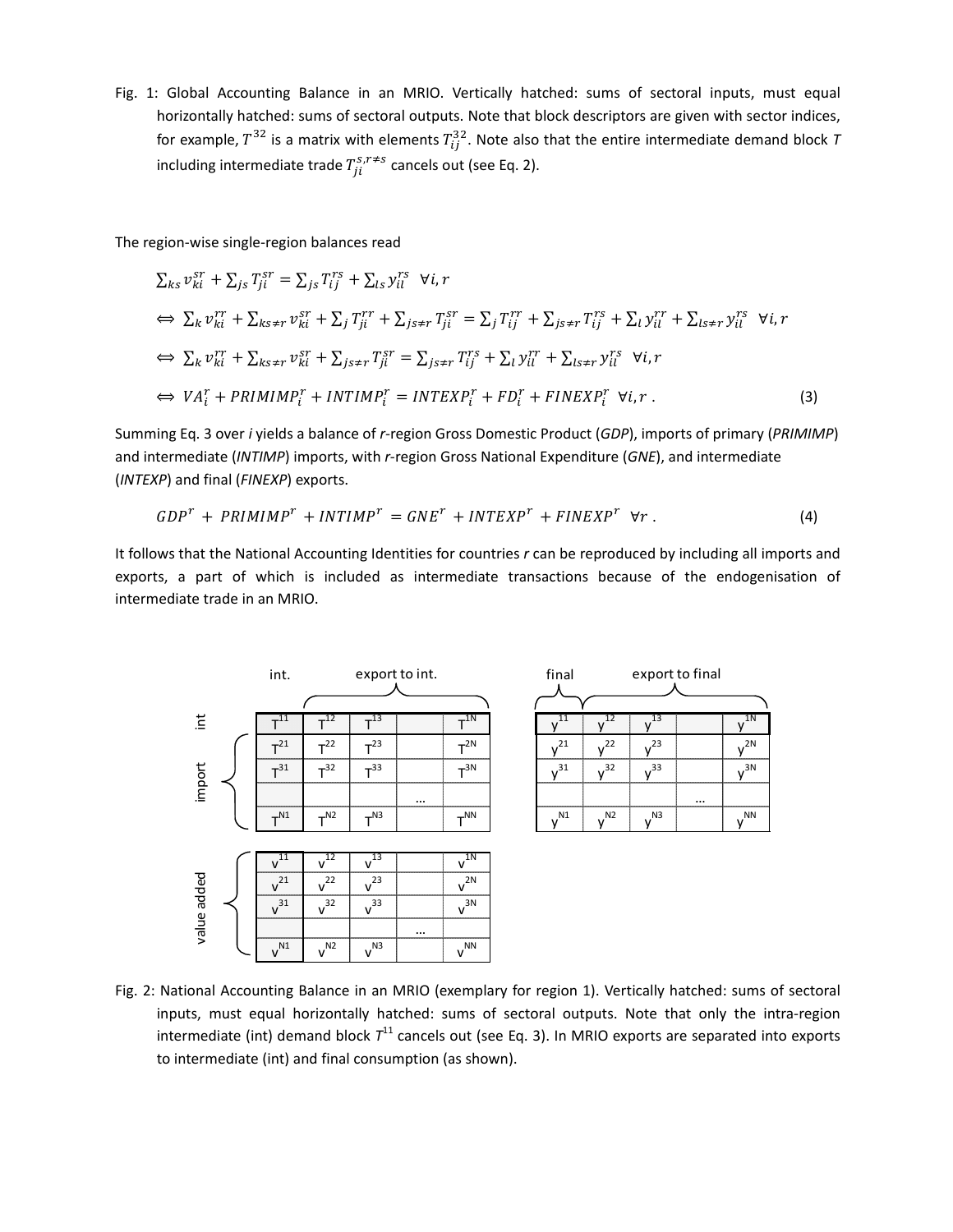#### **3. Factor requirements, inventories and footprints**

Generalising Eq. 1 to exogenous factor inputs *F* (for example greenhouse gas emissions in units of tonnes CO<sub>2</sub>-e, energy use in Joules, land use in hectares, water use in litres, labour in employment‐years, etc) leads to

$$
x_{out,i}^r = \sum_{js} T_{ij}^{rs} + \sum_{ls} y_{il}^{rs} \forall i, r
$$
  
\n
$$
\Leftrightarrow \mathbf{x} = \mathbf{T} \mathbf{1}^T + \mathbf{y} \mathbf{1}^y = \mathbf{A} \mathbf{x} + \mathbf{y} \mathbf{1}^y
$$
  
\n
$$
\Leftrightarrow (\mathbf{I} - \mathbf{A}) \mathbf{x} = \mathbf{y} \mathbf{1}^y
$$
  
\n
$$
\Leftrightarrow \mathbf{x} = (\mathbf{I} - \mathbf{A})^{-1} \mathbf{y} \mathbf{1}^y
$$
  
\n
$$
\Rightarrow F = \mathbf{f} \mathbf{x} = \mathbf{f} (\mathbf{I} - \mathbf{A})^{-1} \mathbf{y} \mathbf{1}^y = \sum_{irjst} f_i^r L_{ij}^{rs} \sum_{k} y_{jk}^{st},
$$
\n(5)

where  $\mathbf{1}^y = \{1,1,\cdots,1\}$  is a suitable aggregation operator for summing total final demand, the  $f_i^r = F_i^r / x_i^r$  are called factor intensities, and where the factor input in each region and sector  $F_t^r$  is calculated according to the same system boundary as the economic output  $x_i^r$ .

The production-based account for each region is defined as  $\sum_i F_i^r$ . Additionally summing over all r, the variable *F* in Eq. 5 describes the entire factor content of the world economy. In general, IO data is consistent with the System of National Accounts (United Nations et al., 2009) and when extended to environmental impacts leads to the National Accounts Matrix with Environmental Accounts (NAMEA) (EC 2001; UNSD 2003), or the equivalent for factor use. NAMEAs have a different system boundary to territorial‐based accounts, for example, as in greenhouse gas emissions reported to the UNFCCC (IPCC 2006). The main difference is that the territorialbased accounts do not include international transportation and do not allocate tourist activities to the location of residency, both of which can be significant for some countries (Pedersen and de Haan 2006; Peters and Hertwich 2008b; Peters *et al.* 2009). In the following, we only use production-based accounts.

Due to the linearity assumption in IOA, once the variables *f*, *A*, and *L* have been defined as in Equation 5, it is possible to repeat the analysis for final demands of arbitrary size.

$$
\overline{F} = \mathbf{f}(\mathbf{I} - \mathbf{A})^{-1} \overline{\mathbf{y}} \mathbf{1}^{\mathbf{y}} = \sum_{irjst} f_i^r L_{ij}^{rs} \sum_k \overline{y}_{jk}^{st},
$$
\n(6)

where  $\bar{y}$  is an arbitrary final demand and *f* and *A* are defined from the total demand and output in Eq. 5. Arbitrary final demands are often used in input-output-based life-cycle studies, where  $\bar{y}$  may hold monetary data for example on household consumption or wind turbines. In the case of  $\bar{y}$  holding some arbitrary final demand,  $\bar{F}$  would represent the emissions caused by this demand, for example the construction of a wind turbine. Below we investigate a number of ways for *F* to be broken down into components. In this respect, we use terms such as "factor inventory" and "footprint" in both the national and arbitrary context, however the reader may note that these terms have a restricted, specific meaning when describing emissions inventories reported to the UNFCCC (IPCC 2006), life‐cycle inventories as defined by the ISO (ISO 1998), or carbon footprints (Wiedmann and Minx 2008).

The factor uses *F* in Eq. 5 can be allocated in many ways, by grouping the summation indices. Since there are 5 indices, there are potentially 5×4 = 20 ways of slicing *F* into 2‐index components. For example, such slices could reflect the commodity‐region pairs *i*‐*r* (superscript (f); place of factor origin), *j*‐*s* (superscript (p); place of last sale), and *j*-*t* (superscript (c); place of final destination, consistent with footprint concept). There are also 5×4×3 = 60 ways of slicing *F* into 3‐index components. Of course, not all of these breakdowns make intuitive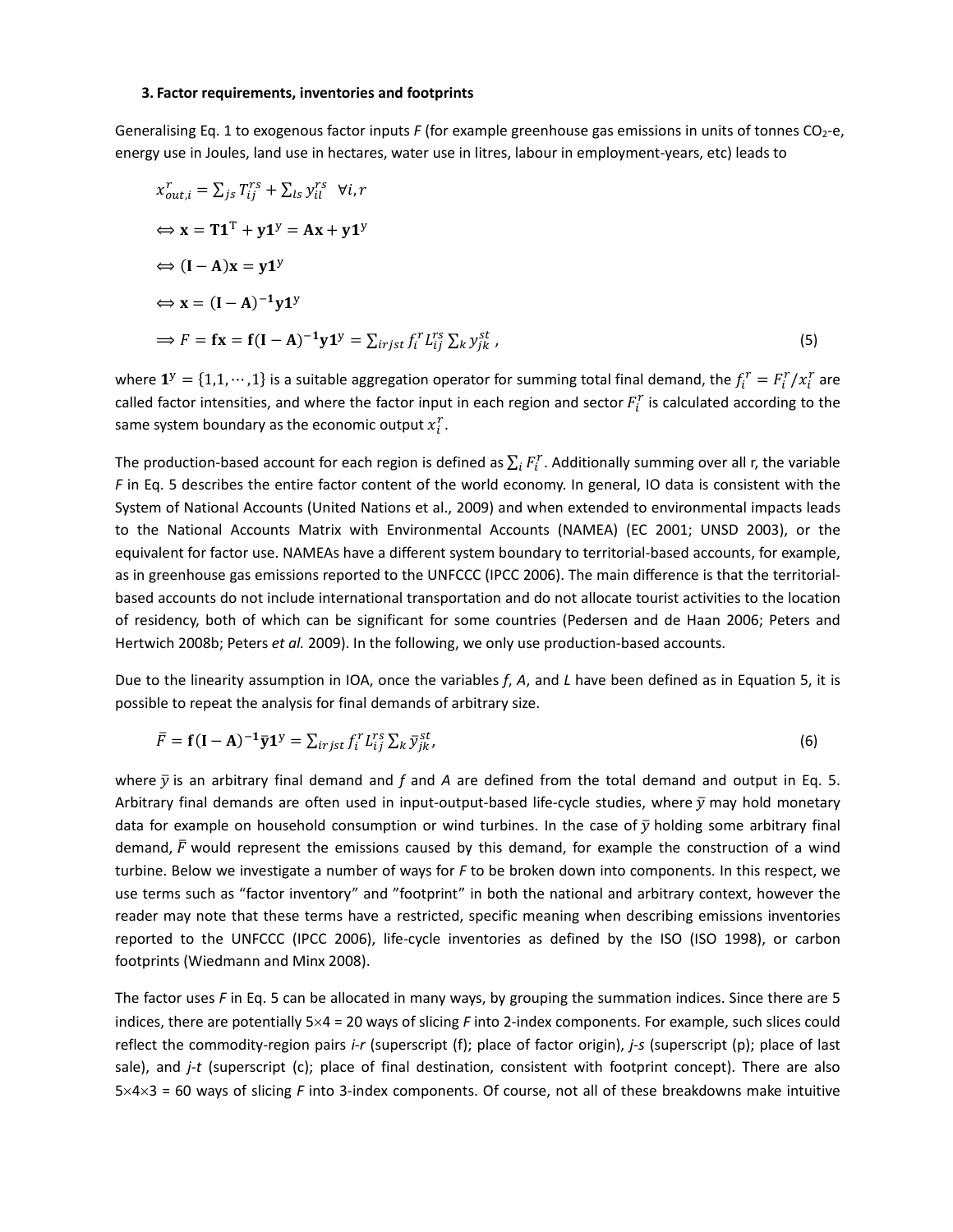sense. Below, we will present a selection of allocations, consistently retaining index *r* for the emitting region, *s* for the last selling region, and *t* for the consuming region.

In the case of the final destination allocation, the resulting components are factor footprints of commodities *j* consumed in countries *t* (or consumption‐based inventory according to Peters 2008). The world's factor inventory decomposes into

$$
F = \sum_{jt} F_j^{(c)t} = \sum_{jt} \sum_{irs} f_i^r L_{ij}^{rs} y_j^{st}.
$$
\n<sup>(7)</sup>

The total factor footprint of region *t* is then

$$
\Leftrightarrow F^{(c)t} = \sum_{ijrs} f_i^r L_{ij}^{rs} y_j^{st} \quad \forall t. \tag{8}
$$

 $F^{(c)t}$  describes the factors embodied in consumption, and at the sector level the factors can be allocated for example to the commodity *j* consumed in region *t*:

$$
F = \sum_{jt} F_j^{(c)t} = \sum_{jt} \left\{ \sum_{rs} \mathbf{f}^r \mathbf{L}^{rs} \mathbf{\hat{y}}^{st} \right\}_{j}^{t} \Longrightarrow F_j^{(c)t} = \sum_{irs} f_i^r L_{ij}^{rs} y_j^{st} \quad \forall j, t
$$
\n(9)

which reveals the embodied factor use allocated to each consumed commodity *j*, for example, the total factors allocated to food consumption. Second, the factors can be allocated to where the emissions embodied in the commodities consumed in region *t* occur:

$$
F = \sum_{jrt} F_j^{(c)rt} = \sum_{jrt} \left\{ \sum_s \hat{\mathbf{f}}^r \mathbf{L}^{rs} \mathbf{y}^{st} \right\}_{j}^{rt} \implies F_j^{(c)rt} = \sum_{is} f_i^r L_{ij}^{rs} y_j^{st} \quad \forall j, r, t
$$
\n(10)

which reveals, for example, the countries and sectors using factors to support consumption in region *t*.

In the case of place of last sale allocation, the components are MRIO sales-based emissions embodied in commodities *j* finally sold by countries *s* (according to Peters 2008)

$$
F = \sum_{j} F_j^{(p)s} = \sum_{j} \sum_{irt} f_i^r L_{ij}^{rs} y_j^{st}
$$
  
\n
$$
\iff F^{(p)s} = \sum_{ijrt} f_i^r L_{ij}^{rs} y_j^{st} \quad \forall s
$$
\n(11)

Since  $F^{(p)s}$  describes factors embodied in sales, it make sense to define

$$
F = \sum_{j_S} F_j^{(\text{p})s} = \sum_{j_S} \left\{ \sum_{irt} \mathbf{f}^r \mathbf{L}^{rs} \hat{\mathbf{y}}^{st} \right\}_{j}^s \Rightarrow F_j^{(\text{p})s} = \sum_{irt} f_i^r L_{ij}^{rs} y_j^{st} \quad \forall j, s
$$
\n(12)

where  $F^{(p)s}_{j}$  are the emissions embodied in the sold commodity *j*. It may also be of interest to look further at where the emissions embodied in commodities sold from region *s* occur:

$$
F = \sum_{jrs} F_j^{(\text{p})rs} = \sum_{jrs} \left\{ \sum_t \mathbf{f}^r \mathbf{L}^{rs} \mathbf{y}^{st} \right\}_{j}^{rs} \Rightarrow F_j^{(\text{p})rs} = \sum_{it} f_i^r L_{ij}^{rs} y_j^{st} \quad \forall j, r, s
$$
\n(13)

In the case of factor origin allocation, the components replicate the production‐based inventories of producing sectors *i* in countries *r*,

$$
F = \sum_{ir} F_i^{(f)r} = \sum_{ir} f_i^r \sum_{jst} L_{ij}^{rs} y_j^{st}
$$
  
\n
$$
\iff F^{(f)r} = \sum_{ijst} f_i^r L_{ij}^{rs} y_j^{st} \quad \forall r
$$
\n(14)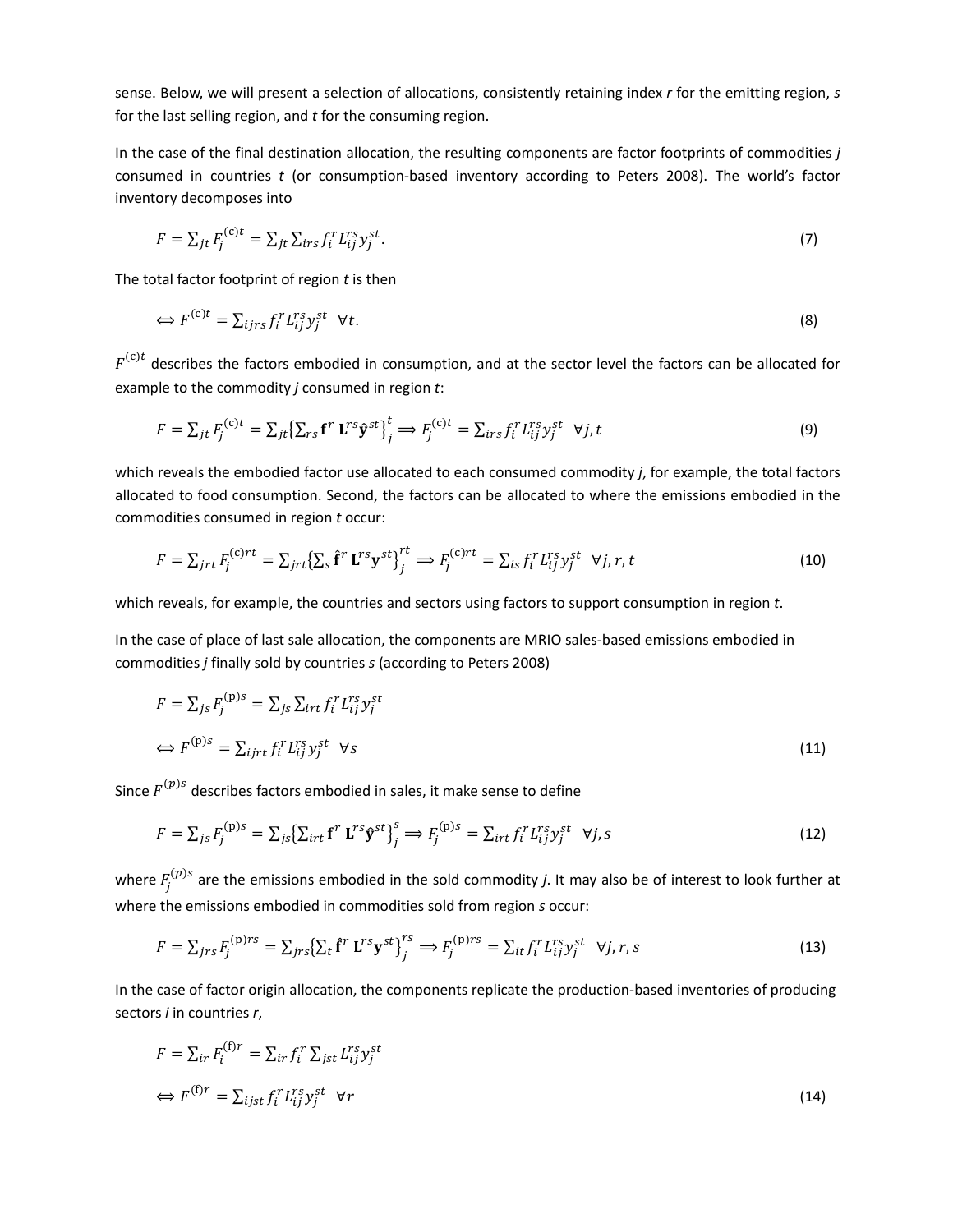Since  $F^{(f)r}$  describes emissions from production, it make sense to define

$$
F_i^{(f)r} = f_i^r \sum_{jst} L_{ij}^{rs} y_j^{st} \quad \forall i, r
$$
\n<sup>(15)</sup>

where  $F_i^{(\mathrm{f})r}$  are the emissions caused during the production of commodity *i*.

Note that the inventories in Eq. 8 and 11 contain factor uses that are spread across the entire world. Only production‐based inventories feature emissions originating only from one region.

The terms we have used for total factor footprint Eq. 8, 11, and 14 are not universally applied and many authors have used their own terminology. The terminology can relate to the final consumption under investigation (such as a factor footprint) and also the method of allocating that final consumption (such as allocating a factor footprint to the sectors where the emissions occur, see Peters 2008). The terminology associated with the factor footprint is arguably the only term that has not been used in multiple ways. Production‐based inventories most generally refer to a NAMEA, but this is often used interchangeably with territorial‐based inventories even though the terms are different (see above, and the discussions in Peters and Hertwich 2008b). Most confusing would perhaps be the use of "production-based inventory" in an MRIO context, Eq. 11, as this form of "production" is not obvious to most analysts (see Peters 2008). We use the term "sales‐based inventory" to clearly differentiate the concept. A sales‐based inventory includes factor use to produce products for final consumption, and thus intermediate consumption is included indirectly in the calculation. A sales-based inventory and consumption-based inventory only really differ in which country gets allocated the emissions. For example, the emissions to produce  $y^{rs}$  can be allocated to the consumer  $s$ (consumption‐based) or to the producer *r* (sales‐based). To a non‐IO analyst the sales‐based inventory could be seen as unusual as it only treats final consumption, thus, the exports from a country only include products for final consumption and not intermediate consumption. For example, if a seemingly identical car is exported from a country and consumed by industry (intermediate consumption) for further processing then it is not included directly in a sales based inventory (but indirectly in the production of another product). Thus, in the hypothetical case that Japan sold all its cars to industry, Japan would be allocated zero emissions in a sales‐ based inventory of cars (see Gallego and Lenzen 2005 and Lenzen *et al.* 2007 for an approach to overcome this counter-intuitive results). While our terminology may not be preferred by some analysts, it should be made apparent that a clear definition and description of different terms is needed to avoid confusion within and across studies.

# **4. Trade balances and comparisons**

There are different ways to compare the emissions associated with production, consumption, and international trade. Comparisons often lead to the consideration of the difference between production and consumption, with the difference interpreted as a "trade balance" in factor use. While this trade balance draws analogies to a monetary trade balance, the relationship may only be weak (Peters 2008). For consistency, we argue that a "factor trade balance" should have the following properties: symmetry (exports measured at the country of origin are the same as imports measured at the country of destination) and zero sum at the global level (the sum over all trade balances in the world is zero). These properties are desirable because they preclude any discrepancies or unallocated factor uses.

*4.1.* Footprint versus production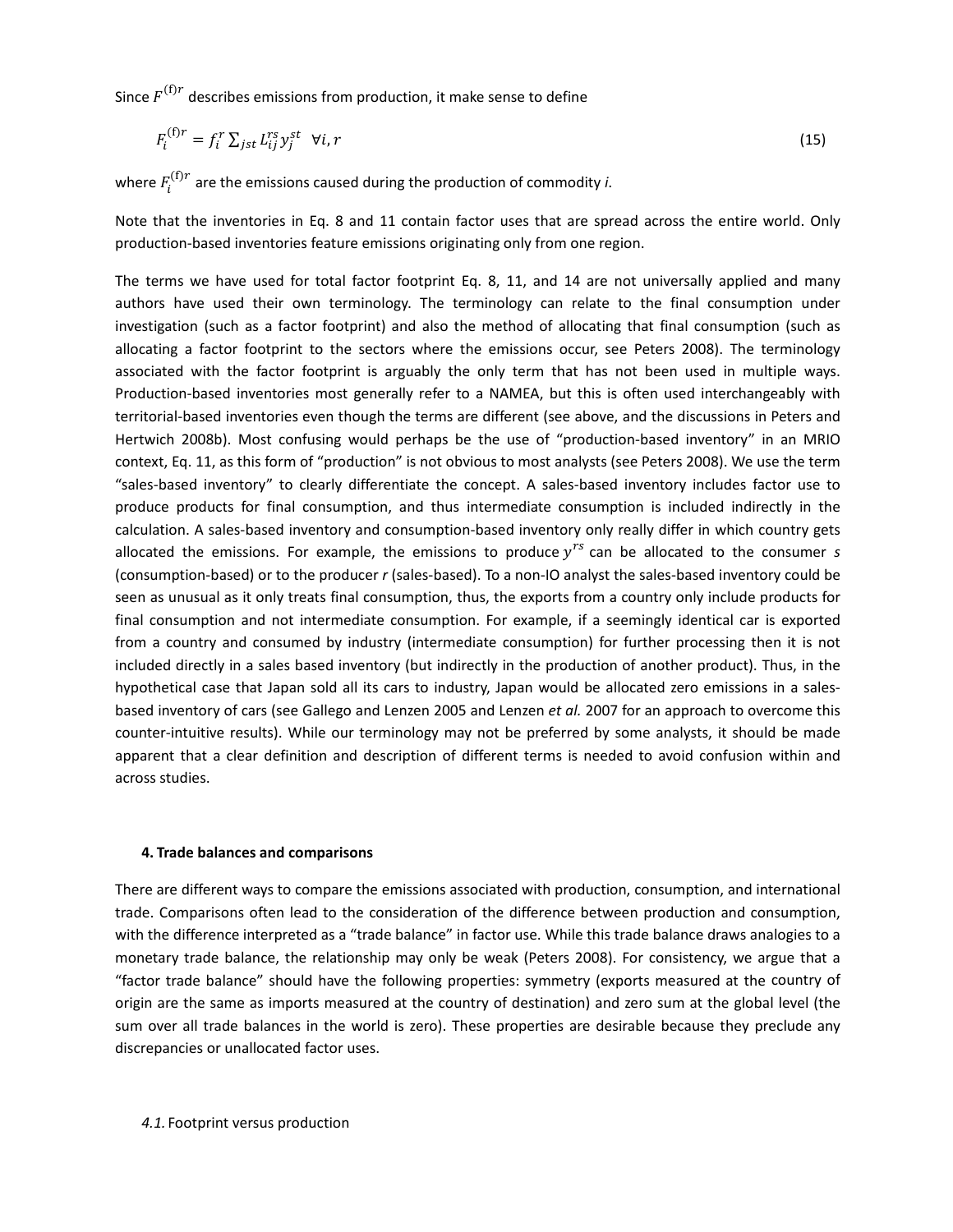A factor comparison that is often used in the literature (for example Peters and Solli 2010; Wiedmann *et al.* 2010; Atkinson *et al.* 2011; Serrano and Dietzenbacher 2010) is the difference between territorial inventories and footprints (Eq. 15 and 9)

$$
F_j^{(f)s} - F_j^{(c)s} = f_j^s \sum_{i \neq t} L_{ji}^{sr} y_i^{rt} - \sum_{i \neq t} f_i^r L_{ij}^{rt} y_j^{ts} \tag{16}
$$

This comparison retains international factor inputs (supply chains)  $\sum_{ir}f_i^rL_{ij}^{rs}y_j^{ss}$  for domestically produced final demand  $y_j^{ss}$ , and domestic factor inputs (supply chains)  $f_j^s\sum_{irt}L_{ji}^{sr}y_i^{rr}$  for domestically produced final demand  $y_i^{rr}$ .<sup>1</sup>

A drawback is that Eq. 16 is not further reducible, and is also not symmetrical. It also does not fulfil the commodity-wise zero-sum condition for trade balances  $\sum_s \left(F^{({\rm f})s}_j-F^{({\rm c})s}_j\right)=0$  ∀ $j$ , which can be shown by summing Eq. 16 over *s*, and re‐indexing *r*→*s*, *t*→*r*, and *s*→*t* in the second summand, which results in  $\sum_{sirt} f_j^s L_{ji}^{sr} y_i^{rt} - \sum_{sirt} f_i^r L_{ij}^{rt} y_j^{ts} = \sum_{sirt} f_j^s L_{ji}^{sr} y_i^{rt} - \sum_{sirt} f_i^s L_{ij}^{sr} y_j^{rt} \neq 0$   $\forall j$ . In essence, this is because the territorial and footprint measures cover – in part – geographically non-overlapping factor uses: Whilst the territorial inventory is restricted to domestic factor uses only, any footprint extends to all countries in the world. Hence, the balance in Eq. 16 should not be called an emissions trade balance, because it is not compatible with monetary trade balances. However, the comparison in Eq. 16 does fulfil a zero-sum condition for the global trade balance  $\sum_{js}\left(F_{j}^{({\rm f})s}-F_{j}^{({\rm c})s}\right)=0.$ 

#### *4.2. MRIO‐based trade balance*

Many analysts have presented a factor use "trade balance" which is meant to give an indication of the magnitude in the factors embodied in exports compared to the factors embodied in imports. In an MRIO setting, what to include as factors embodied in trade is not obvious as some trade is for intermediate and some for final consumption. Using our consumption- and sales-based inventories, it is possible to define an MRIO factor use trade balance as the difference between consumption and production (as measure by the sales-based inventory). Peters 2008 interprets that the difference  $F_j^{(p)t} - F_j^{(c)t}$  represent a well-defined trade balance as "it is a balance of trade in final consumption", but we find that a more appropriate interpretation is

$$
F_j^{(p)s} - F_j^{(c)s} = \sum_{i \neq t} f_i^r L_{ij}^{rs} y_j^{st} - \sum_{i \neq t} f_i^r L_{ij}^{rt} y_j^{ts} = \sum_{i \neq t \neq s} f_i^r (L_{ij}^{rs} y_j^{st} - L_{ij}^{rt} y_j^{ts}),
$$
(17)

where the term  $L_{ij}^{rs}y_j^{st}-L_{ij}^{rt}y_j^{ts}$  represents the balance of gross output requirements for imports  $L_{ij}^{rt}y_j^{ts}$  from all other countries  $t \neq s$  for final demand in region *s*, and exports  $L_{ij}^{rs}y_j^{st}$  from region *s* for final demand in all other countries  $t \neq s$ . This is because the terms for  $s = t$  cancel out, and hence domestically produced final

$$
F_{j(s)}^{(p)s} - F_{j(s)}^{(c)s} = \sum_{ir,t \neq s} f_i^r \left( L_{ij(s)}^{rs} y_{j(s)}^{st} - L_{ij(t)}^{rt} y_{j(t)}^{ts} C_{j(t)j(s)}^{ts} \right) ,
$$

<sup>&</sup>lt;sup>1</sup> Note that in Eq. 16, and also in Eqs. 17 and following, we use  $L_{ij}^{rs}$  and  $L_{ij}^{rt}$ , and  $y_j^{ts}$ , and thus assume that the input-output tables of countries *s* and *t* are classified according to the same set of sectors  $\mathbb{I} = \{i\}$ . We retain this assumption throughout this article for the sake of clarity and readability when putting forth our arguments. However, we recognise that in all generality,  $J^s \neq J^t$  and  $j^{(s)} \neq j^{(t)}$ , and strictly speaking Eq. 17 for example should be replaced by

where  $C_{j^{(t)}j^{(S)}}^{ts}$  is a normalised concordance matrix translating any  $J^t$ -classified vector into a  $J^s$ -classified vector.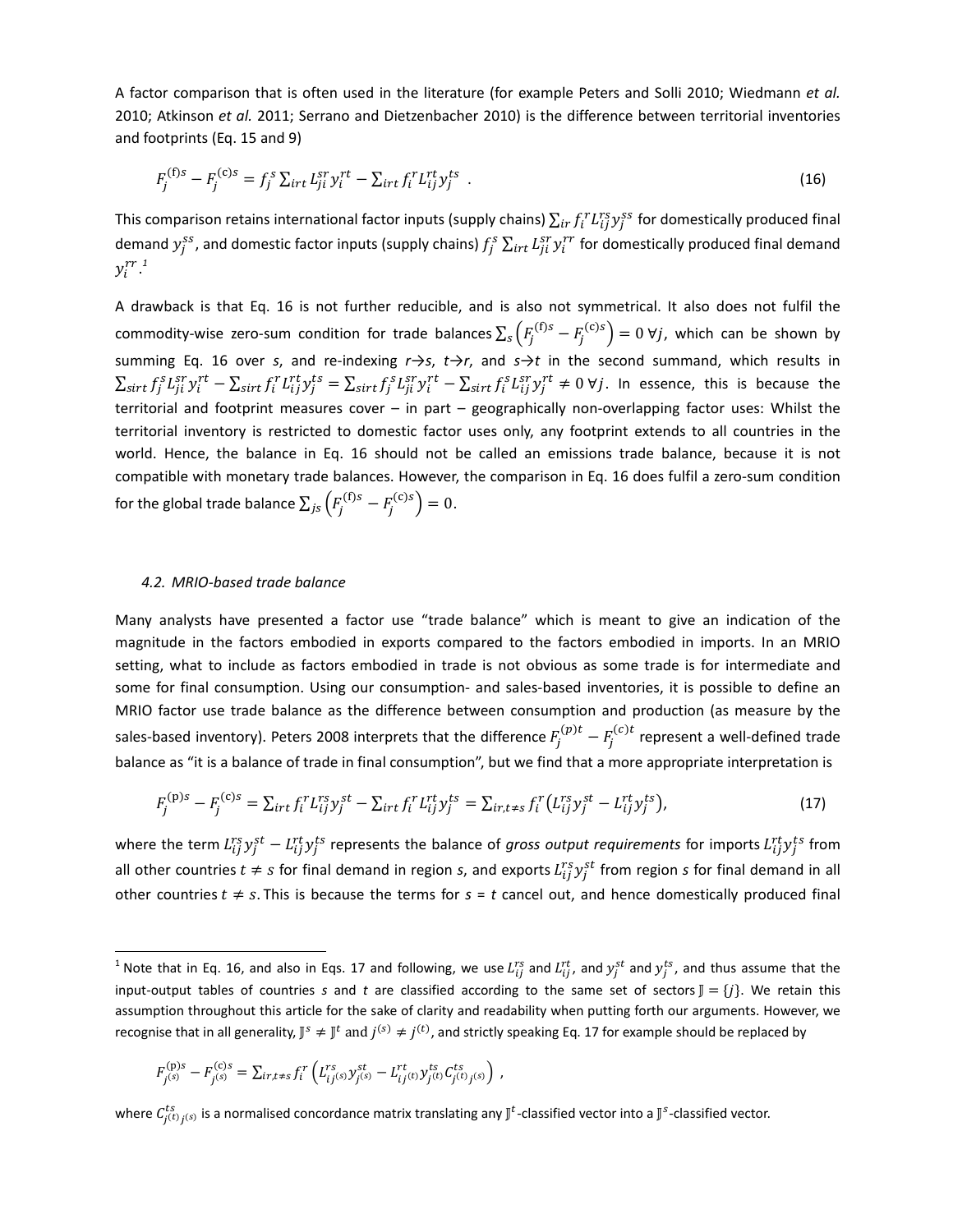demand – including its domestic and international gross output and factor requirements – do not play a role in this equation.

The sales‐based inventory appears somewhat unintuitive and includes global and not domestic emissions. This is because it only includes emissions to produce and export products for final consumption representing the point of final sale of a product to a final consumer and not an intermediate consumer; exports to intermediate consumption are treated endogenously in the MRIOT. Including exports to intermediate consumers in a sales‐ based inventory would cause double counting of emissions. The necessity for the definition used in Eq. 8 becomes clear when deriving the national accounting balance (production = consumption ‐ imports + exports) of factor uses that corresponds to Eq. 11. This balance reads

$$
F_j^{(p)s} = \sum_r f_i^r \left[ \underbrace{\sum_{it} L_{ij}^{rt} y_j^{ts}}_{\text{consumption}} - \underbrace{\sum_{it \neq s} L_{ij}^{rt} y_j^{ts}}_{\text{imports}} + \underbrace{\sum_{it \neq s} L_{ij}^{rs} y_j^{st}}_{\text{exports}} \right]
$$
  
= 
$$
\sum_r f_i^r \left[ \sum_i L_{ij}^{rs} y_j^{ss} + \sum_{it \neq s} L_{ij}^{rs} y_j^{st} \right] = \sum_r f_i^r \sum_{it} L_{ij}^{rs} y_j^{st}
$$
(18)

where "exports" cover the factor use in region *r* required to produce final goods in *s*, which are then sold by *s* to *t*, and "imports" cover factor use in region *r* required to produce final goods in *t* which are then sold by *t* to *s.* Serrano and Dietzenbacher 2010 produce a similar balance in comparing "production – consumption" with "exports – imports".

The MRIO factor trade balance only directly considers trade destined for final consumption because trade in intermediate consumption considered endogenously. Therefore, exports or imports into intermediate consumption for a region do not appear in its trade balance. For example, an exporter of crude petroleum will not have crude petroleum in their trade balance as this crude oil is an intermediate good processed to refined petroleum for use as a final good. The degree to which this will affect the trade balance of individual countries will depend on the magnitude of trade into intermediate and final consumption. For many countries, international trade directly for final demand represents a minor portion of total final demand (on average about 10%, see Fig. 3a), and also of total trade (on average about 35%, see Fig. 3b); however, for some countries this proportion is higher and at the sector level it can vary from 0‐100% depending on the product. As a consequence, the trade balance proposed in Eq. 15 would generally operate only on a minor segment of bilateral trade between countries *s* and *t*, and characterise only a small portion of the countries' consumption. An additional aspect, is that the production‐based inventory and the trade balance both include emissions from other countries which may make interpretations difficult and contrived (Peters 2008). As a result, whilst Eq. 17 leads to a nice symmetrical relationship, and also satisfies that the sum of all trade balances  $\sum_s \left(F^{({\rm p})s}_j F/(c)$  $s=0$  for all commodities *j*, it may not be a useful or policy relevant quantity.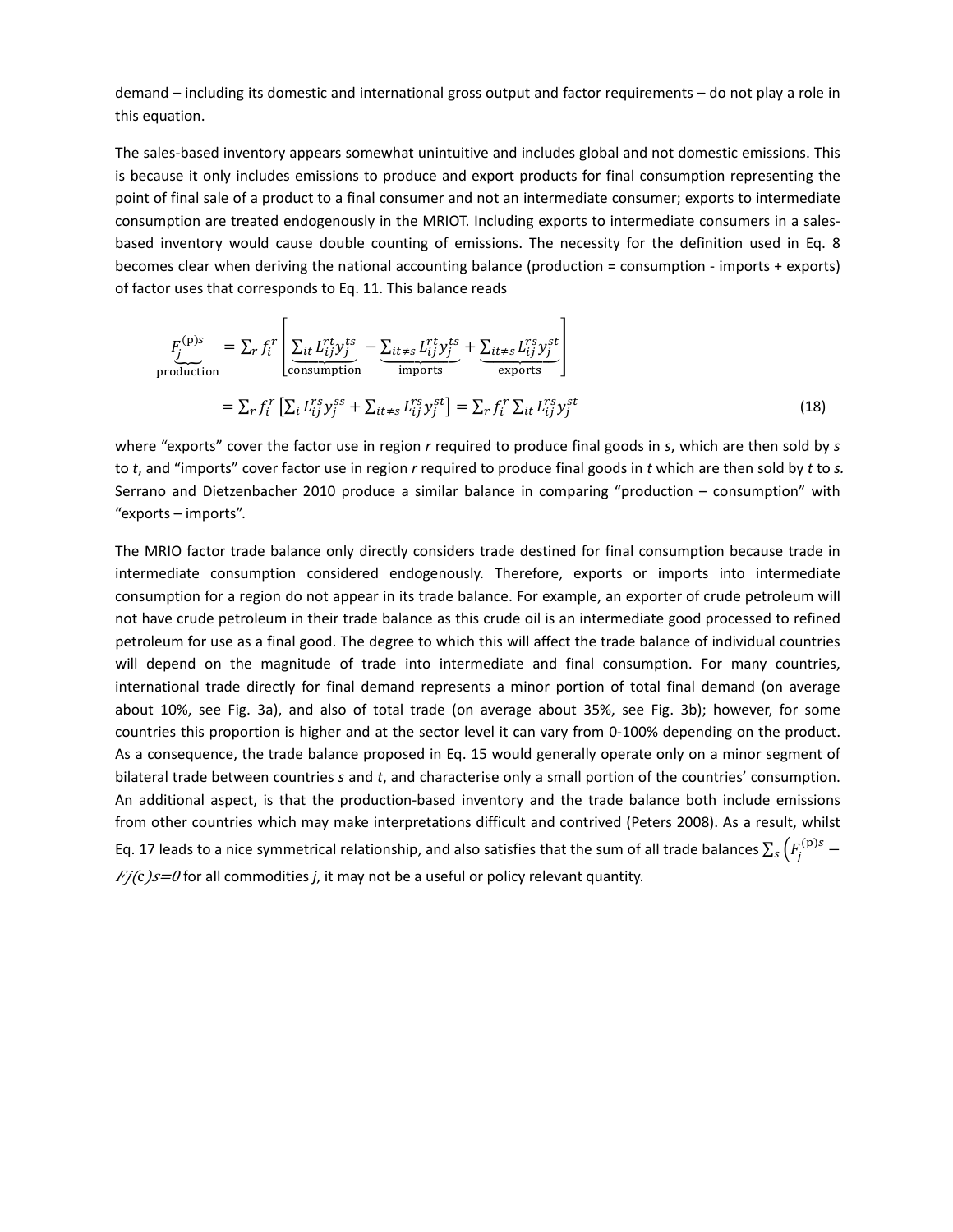

Fig. 3: a) Frequency count of the final imports / total final demand ratio; b) frequency count of the final imports / total imports ratio. Compiled based on national input-output tables of Argentina, Australia, Austria, Belgium, Brazil, Canada, Chile, China, Czech Republic, Germany, Denmark, Spain, Estonia, Finland, France, UK, Greece, Hong Kong, Hungary, Indonesia, India, Ireland, Israel, Italy, Japan, Korea, Lithuania, Latvia, Mexico, Macedonia, Malaysia, Netherlands, Norway, New Zealand, Philippines, Poland, Portugal, Romania, Russia, Singapore, Slovakia, Slovenia, Sweden, Thailand, Turkey, Taiwan, USA, and South Africa, dated between 1990 and 2007.

### *4.3. EEBT trade balance*

Some authors suggest using the Emissions Embodied in Bilateral Trade (EEBT) method, which can be evaluated using multiple single‐region input‐output models (Weber and Matthews 2007; Peters 2008; Peters and Hertwich 2008a; Wiedmann 2009b; Zhou *et al.* 2010). In contrast to the MRIO approach, the EEBT method considers domestic supply chains but exogenously include both trade in intermediate and consumption products. The EEBT method compares inventories for production  $\it{EBT}^{(p)s}_{j}$  and consumption  $\it{EEBT}^{(c)s}_{j}$  (Peters 2008),

$$
EEBT_j^{(p)s} = \sum_i f_i^s L_{ij}^{ss} y_j^{ss} + \sum_{i,r \neq s} f_i^s L_{ij}^{ss} (\sum_k T_{jk}^{sr} + y_j^{sr}) \,, \tag{19}
$$

$$
EEBT_j^{(c)s} = \sum_i f_i^s L_{ij}^{ss} y_j^{ss} + \sum_{i,r \neq s} f_i^r L_{ik}^{rr} \left( \sum_k T_{kj}^{rs} + y_j^{rs} \right). \tag{20}
$$

and the trade balance is given by the difference

$$
B_j^{(EEBT)S} = EEBT_j^{(p)S} - EEBT_j^{(c)S} \tag{21}
$$

$$
B_j^{(EEBT)S} = \sum_{i,r \neq S} f_i^S L_{ij}^{SS} (\sum_k T_{jk}^{ST} + y_j^{ST}) - \sum_{i,r \neq S} f_i^T L_{ik}^{rr} (\sum_k T_{kj}^{rs} + y_j^{rs}). \tag{22}
$$

where the domestic components cancel out. This trade balance, consequently, is framed in terms of a difference in total exports and imports in the same context as a monetary trade balance. The rationale behind this approach is that it exogenously includes all imports and exports, and thus EEBT correlates with bilateral trade data with the emission intensity as the correlation coefficient. In contrast, the MRIO only exogenously includes imports and exports of final consumption, and does not correlate with bilateral trade data. Since this method only includes domestic (*rr*‐ and *ss*‐) supply chains, it has the drawback of excluding factor uses embodied in imports required for exports (Andrews *et al.* 2010). This formulation is symmetrical, and also fulfils the zero-sum trade-balance condition  $\sum_s \left( EEBT^{(\text{p})s}_j - EEBT^{(\text{c})s}_j \right) = 0$   $\forall j$ , because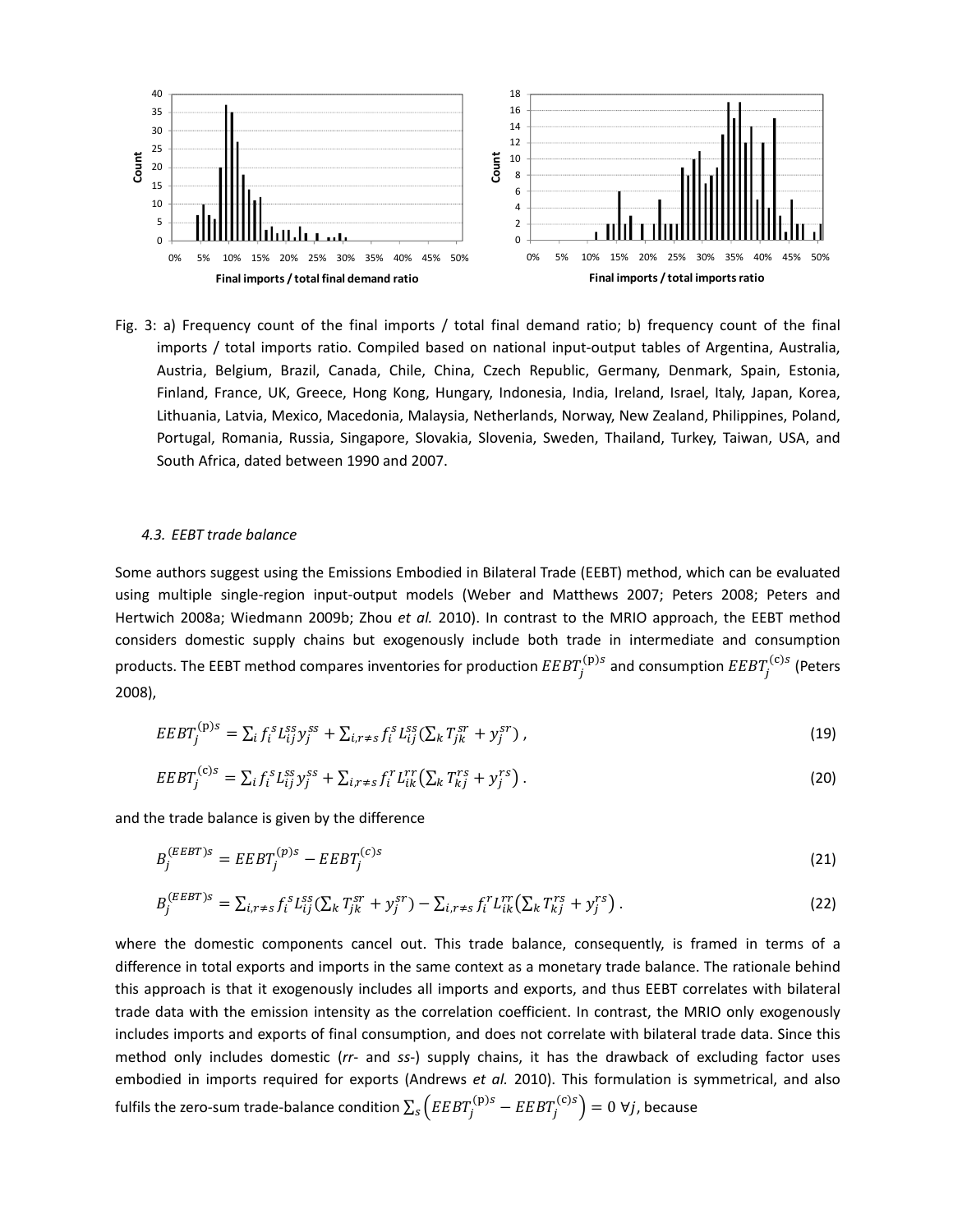$$
\sum_{s} EEBT_{j}^{(p)s} - \sum_{s} EEBT_{j}^{(c)s}
$$
\n
$$
= \sum_{s} (\sum_{i} f_{i}^{s} L_{ij}^{ss} y_{j}^{ss} + \sum_{i,r \neq s} f_{i}^{s} L_{ij}^{ss} (\sum_{k} T_{jk}^{sr} + y_{j}^{sr})) - \sum_{s} (\sum_{i} f_{i}^{s} L_{ij}^{ss} y_{j}^{ss} + \sum_{i,r \neq s} f_{i}^{r} L_{ij}^{rr} (\sum_{k} T_{jk}^{rs} + y_{j}^{rs}))
$$
\n
$$
= \sum_{i,r \neq s,s} f_{i}^{s} L_{ij}^{ss} (\sum_{k} T_{jk}^{sr} + y_{j}^{sr}) - \sum_{i,r \neq s,s} f_{i}^{r} L_{ij}^{rr} (\sum_{k} T_{jk}^{rs} + y_{j}^{rs})
$$
\n
$$
= {\sum_{irs} f_{i}^{s} L_{ij}^{ss} (\sum_{k} T_{jk}^{sr} + y_{j}^{sr}) - \sum_{i} f_{i}^{s} L_{ij}^{ss} (\sum_{k} T_{jk}^{rs} + y_{j}^{ss})}
$$
\n
$$
- {\sum_{irs} f_{i}^{r} L_{ij}^{rr} (\sum_{k} T_{jk}^{rs} + y_{j}^{rs}) - \sum_{i} f_{i}^{s} L_{ij}^{ss} (\sum_{k} T_{jk}^{rs} + y_{j}^{rs})}
$$
\n
$$
= \sum_{irs} f_{i}^{s} L_{ij}^{ss} (\sum_{k} T_{jk}^{sr} + y_{j}^{sr}) - \sum_{irs} f_{i}^{r} L_{ij}^{rr} (\sum_{k} T_{jk}^{rs} + y_{j}^{rs}) = 0 \forall j.
$$
\n(23)

The terms in the final line of Eq. 23 cancel out because we use our assumption from Section 4.1 that the sectors of countries *r* and *s* are identically classified.

Perhaps more importantly, EEBT correlates directly with monetary bilateral trade  $\sum_k T_{jk}^{rs} + y_j^{rs}$ , and hence Eq. 23 expresses a true trade balance.

Note that total UNFCCC territorial emissions  $\sum_i F_i^{({\rm f})s}$  as in Eq. 14 are identical to the total EEBT productionbased NEI  $\sum_j EEBT^{(\mathrm{p})s}_j$ in Eq. 19, because,

$$
EEBT^{(p)s} = \sum_{ij} f_i^s L_{ij}^{ss} y_j^{ss} + \sum_{ij, r \neq s} f_i^s L_{ij}^{ss} (\sum_k T_{jk}^{sr} + y_j^{sr})
$$
  
=  $\sum_i f_i^s x_i^{ss} + \sum_{i, r \neq s} f_i^s x_i^{sr} = \sum_{i, r} f_i^s x_i^{sr}$   
=  $\sum_{ij, r} f_i^s L_{ij}^{sr} y_j^{sr} = \sum_i F_i^{(f)s} = F^{(f)s}$ . (24)

### 4.4.Relationship between EEBT, MRIO footprint, and feedback loops

The EEBT and MRIO methods both produce the same global emissions, but they differ in the way the emissions are allocated to international trade. The EEBT method considers total trade flows with domestic emission intensities, while the MRIO method considers trade only to final consumptions with global emission intensities. Thus, the EEBT method will always yield smaller emission intensities (as it does not include imports), compensated by larger demands (as it includes both intermediate and final consumption). It is difficult to see, without further elaboration, what constitutes the difference between them and if the MRIO or EEBT estimates will be smaller or larger. This section elaborates on the difference between EEBT and MRIO estimates.

Consider the ratio of embodied emissions in import as estimated by the MRIO and EEBT<sup>(c)</sup> methods:<sup>2</sup>

$$
\underbrace{\sum_{ijr,s\neq t}f_{i}^{r}L_{ij}^{rs}y_{j}^{st}}_{MRI0^{t}} / \underbrace{\sum_{ij,r\neq t}f_{i}^{r}L_{ij}^{rr}(\sum_{k}T_{jk}^{rt}+y_{j}^{rt})}_{\text{EEBT}^{t}}_{E\text{EBT}^{t}}\n\n=\n\left(\sum_{ij,r\neq t} \underbrace{f_{i}^{r}L_{ij}^{rr}}_{\text{HEBT}^{t}} y_{j}^{rt} + \sum_{ijr\neq s,s\neq t} \underbrace{f_{i}^{r}L_{ij}^{rs}}_{MRI0} y_{j}^{st}\n\right) / \sum_{ij,r\neq t} \underbrace{f_{i}^{r}L_{ij}^{rr}}_{E\text{EEBT}^{r}} (\sum_{k}T_{jk}^{rt} + y_{j}^{rt}).
$$

 $2$  Cons'n = consumption; intermed = intermediate.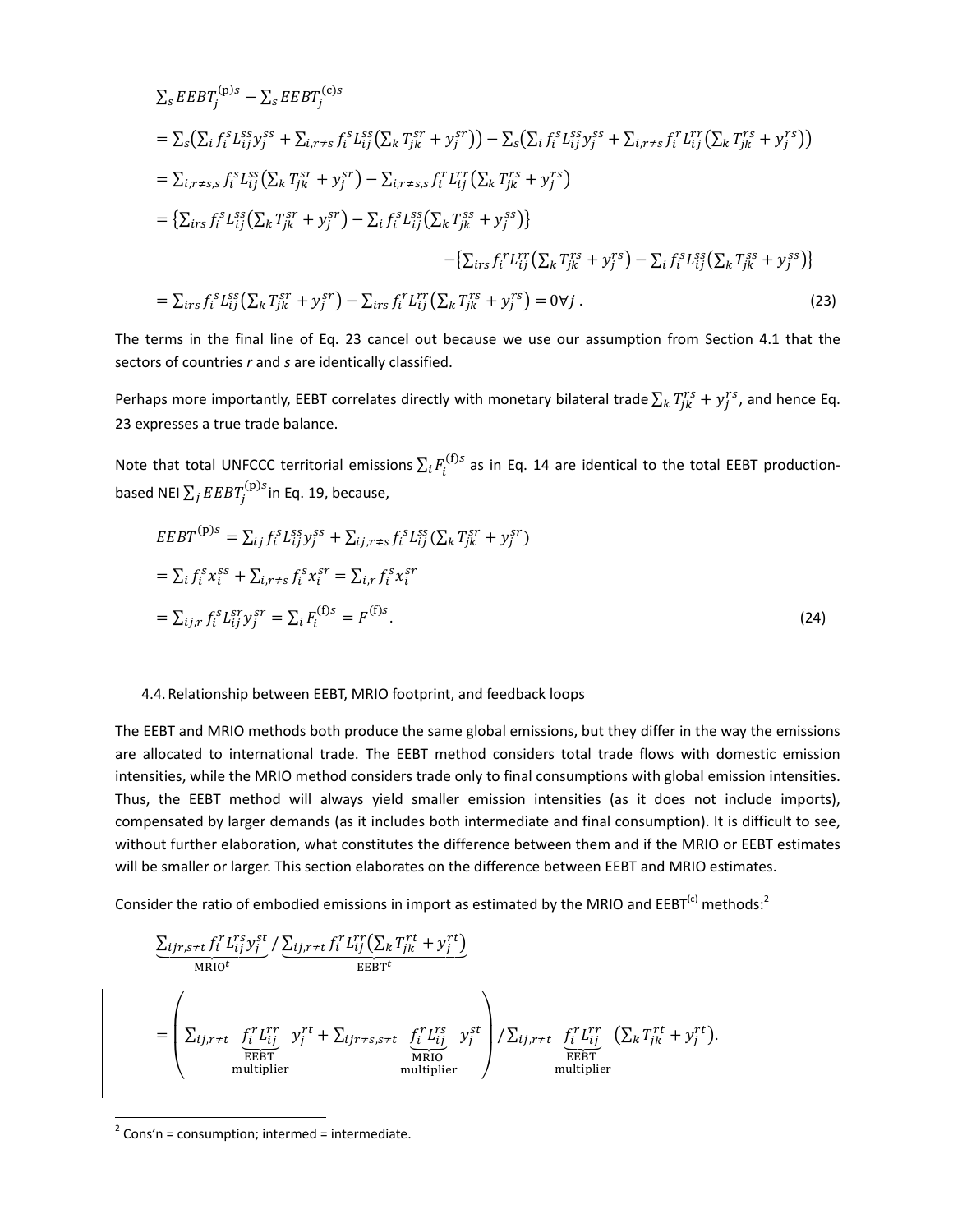In order to simplify this expression, we need to re-index the term  $f_i^rL_{ij}^{rs}$  and  $y_j^{rt}$  , and obtain

$$
MRIO^{t}/EEBT^{t}
$$
\n
$$
= \sum_{ijr \neq t} \left( \underbrace{f_{i}^{r} L_{ij}^{rr}}_{EEBT} + \underbrace{\sum_{s} f_{i}^{s} L_{ij}^{sr}}_{MRIO} \right) \underbrace{y_{j}^{rt}}_{\text{trade into}} / \sum_{ij,r \neq t} \underbrace{f_{i}^{r} L_{ij}^{rr}}_{EEBT} \underbrace{(\underbrace{\sum_{k} T_{jk}^{rt}}_{\text{trade into}} + \underbrace{y_{j}^{rt}}_{\text{trade into}})}_{\text{funde into}
$$
\n
$$
= \alpha/\beta
$$
\n
$$
(25)
$$

where *α* = trade final cons'n / total trade and *β* = EEBT multiplier / MRIO multiplier.

This expression helps explain the difference between imports for the MRIO and EEBT methods. If there is no import to final consumers then *α* = 0 and the MRIO methods gives zero emissions, while the EEBT method gives a non‐zero emission figure as it includes trade into intermediate consumption. If there is no import into intermediate consumption then *α* = 1 and since *β* ≤ 1 then the MRIO method will yield larger emissions trade, with the difference dependent on the relative size of the emission intensities. If the MRIO emission intensity includes a negligible import component, then  $β ≈ 1$  and the EEBT method will yield larger emissions trade, with the difference dependent on the relative share of imports into intermediate consumption in total imports. If the MRIO emission intensity is dominated by the import component, then *β* ≈ 0, and the MRIO method will yield larger emissions trade, with the difference dependent on the relative share of imports to intermediate consumption in total imports (see Fig. 4).



Fig. 4: Schematic illustrating the differences between emissions embodied in trade determined by the MRIO and EEBT methods.

5. Discussion and conclusions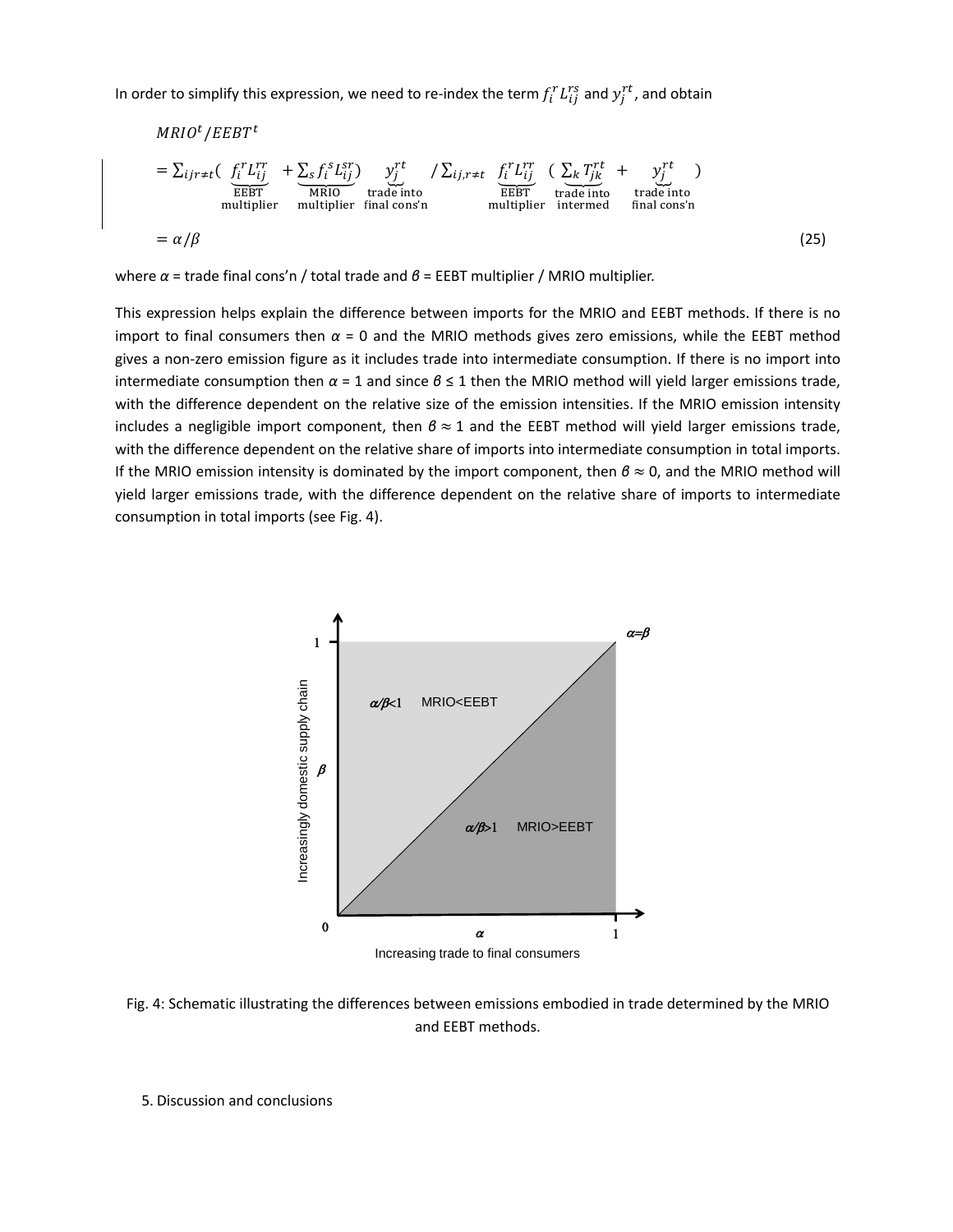Our analysis has shown different ways of comparing the emissions associated with production, consumption, and international trade. With the growing interest in consumption-based accounting of factor use, the means of comparing with production‐based accounts is becoming more important; the difference between the two is related to the emissions embodied in international trade.

We considered several ways of comparing emission inventories, and how a "trade balance" could be defined. Perhaps the most obvious way to compare production and consumption is through their difference (Section 4.1). However, as we show, this does not have desirable properties of a trade balance, as the production and consumption inventories have a different system boundary, and hence the difference should not be interpreted as a trade balance. We show that it is possible to arrive at a consistently defined trade balance in MRIO terms (Section 4.2), but this requires an arguably unintuitive definition of production (Eq. 18). In addition, the "trade" in an MRIO trade balance only includes international trade in final goods, because intermediate goods are treated endogenously in any IO model. Outside of the IO community, this treatment of international trade may be seen as unusual and inconsistent with common notions of a monetary trade balance. Finally we discuss the EEBT method which compares linked single‐region IO models that consider domestic emissions together with trade in both intermediate and final consumption. While the EEBT formulation has the desirable properties of a trade balance, it is arguably not appropriate to create a consumption‐based inventory as the inventory would only include domestic supply chains. Each method of comparison has advantages and disadvantages, and also addresses different questions, thus preference of one method over another, in all circumstances, is potentially ill‐advised.

Given their differences, it is worth considering which trade balance formulations would be used for different research or policy questions. If consumption‐based emissions of different countries were to be compared, we would suggest an MRIO approach because of the global emissions coverage inherent in this method (Section 4.2;). The difference between a country's territorial and consumption‐based inventory (Section 4.1), and how it changes over time, would be a useful indicator of a country's progress towards policy objectives (Peters *et al.* 2011). However, as we showed earlier, this difference does not have the standard properties of a monetary trade balance. Thus, care is needed to emphasize that it is a difference of inventories and not a trade balance.

If trade‐adjusted emission inventories (leading to a trade balance) are to be compared, we would suggest an EEBT approach due to the consistency with a monetary trade balance (Section 4.3). This method is however not appropriate for consumption analysis as it does not include international supply chains. When using the EEBT method, careful framing is needed to emphasize the system boundary. Framing a policy question as, for example, "what are our territorial emissions to produce exported products" requires a territorial system boundary and hence an EEBT approach. While from an export perspective the use of EEBT may seem more intuitive, it is less intuitive when framed in terms of imports. For example, "what are the emissions to produce imported products" could imply the analysis of global supply chains and the use of the MRIO method. In both cases, careful framing of the research question and definitions is required to avoid confusion.

The discussion and relative merits of trade balances and comparisons in an EEBT or MRIO setting arguably requires more discussion in the IO community (Peters 2008). A common misperception is that the EEBT method is "incomplete" as it only considers domestic supply chains, however, in compensation it considers total trade exogenously. MRIO, on the other hand, considers trade in final products exogenously but trade in intermediate products endogenously. It is not possible to determine, without performing an analysis, if the MRIO or EEBT measure of consumption is higher or lower in a region (see Eq. 26). As shown in earlier work, the two methods lead to the same global emissions, but different allocations to countries and sectors (Peters 2011). It is possible to present both sets of results (MRIO and EEBT) in the same presentation, but with different framing (Peters and Solli 2010; Atkinson *et al.* 2011). A comparison of results from MRIO and EEBT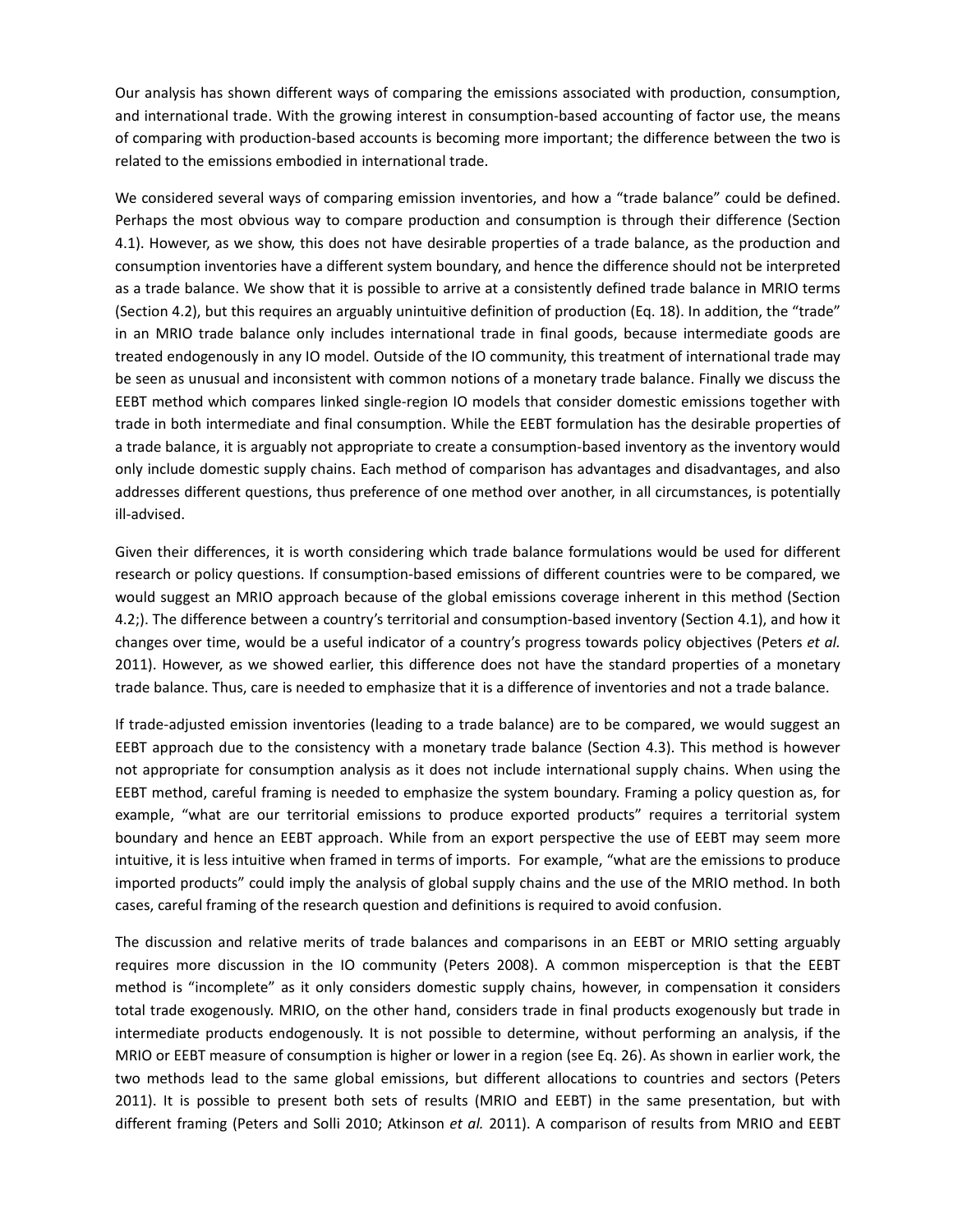calculations can also give insight into the role of processing trade in different economies. EEBT is potentially easier for fast calculations of time‐series, but MRIO is more accurate (Peters *et al.* 2011). Through this article we hope that we have demonstrated some of the key issues in drawing comparisons between production, consumption, and international trade, and ideally this leads to a more consistent treatment of differences and trade balances in future studies.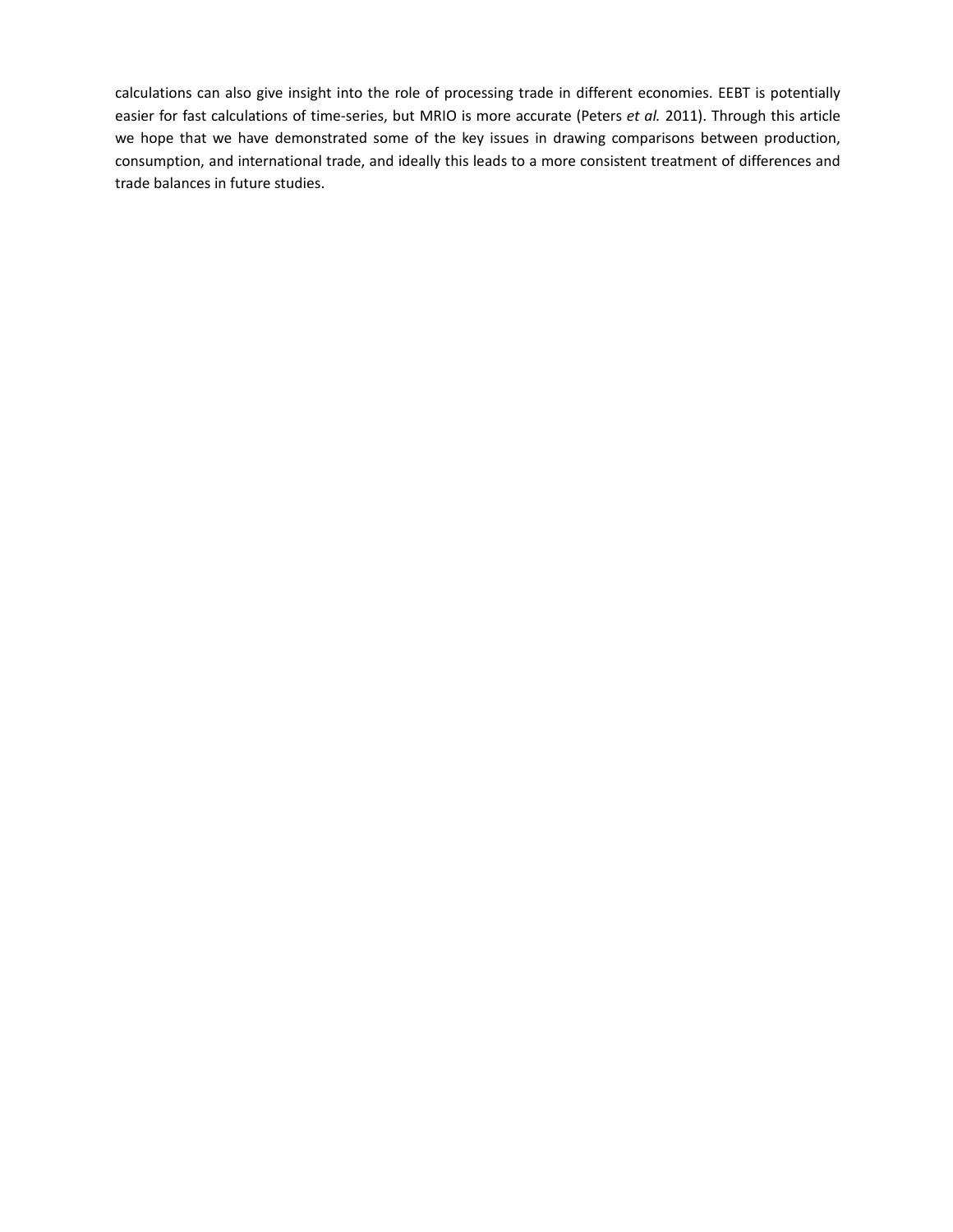# **References**

- Andrew, R. and V. Forgie (2008) A three‐perspective view of greenhouse gas emission responsibilities in New Zealand. *Ecological Economics* 68, 194‐204.
- Andrews, M., J. Lennox and G. Peters (2010) Greenhouse Gas Emissions Embodied in New Zealand's Trade: Methodology. In: J.M. Rueda‐Cantuche and K. Hubacek (eds.) *18th International Input‐Output Conference*. Sydney, Australia.
- Atkinson, G., K. Hamilton, G. Ruta and D. van der Mensbrugghe (2011) Trade in 'virtual carbon': Empirical results and implications for policy. *Global Environmental Change*, in press.
- Ayres, R.U. and A.V. Kneese (1969) Production, consumption, and externalities. *American Economic Review* 59, 282‐297.
- EC (2001) *NAMEAs for air emissions: Results of pilot studies*. Luxembourg, Luxembourg, European Communities.
- Gallego, B. and M. Lenzen (2005) A consistent input-output formulation of shared consumer and producer responsibility. *Economic Systems Research* 17, 365‐391.
- Heijungs, R. and S. Suh (2002) *The computational structure of life cycle assessment*. Dordrecht, Netherlands, Kluwer Academic Publishers.
- Hertwich, E.G. and G.P. Peters (2009) Carbon Footprint of Nations: A Global, Trade‐Linked Analysis. *Environmental Science & Technology* 43, 6414–6420.
- IPCC (2006) *Guidelines for National Greenhouse Gas Inventories*. Internet site http://www.ipcc.ch/ipccreports/methodology-reports.htm, Geneva, Switzerland, Intergovernmental Panel on Climate Change.
- Isard, W. (1951) Interregional and regional input‐output analysis, a model of a space economy. *Review of Economics and Statistics* 33, 318‐328.
- ISO (1998) *ISO 14041: Environmental management ‐ Life cycle assessment ‐ goal and scope definition and inventory analysis*. International Standard 14041, Geneva, Switzerland, International Organisation for Standardisation.
- Lenzen, M. and J. Murray (2010) Conceptualising environmental responsibility. *Ecological Economics*, in press.
- Lenzen, M., J. Murray, F. Sack and T. Wiedmann (2007) Shared producer and consumer responsibility theory and practice. *Ecological Economics* 61, 27‐42.
- Lenzen, M., L.-L. Pade and J. Munksgaard (2004)  $CO<sub>2</sub>$  multipliers in multi-region input-output models. *Economic Systems Research* 16, 391‐412.
- Leontief, W. (1936) Quantitative input and output relations in the economic system of the United States. *Review of Economics and Statistics* 18, 105‐125.
- Leontief, W. (1953) Interregional theory. In: W. Leontief, H.B. Chenery, P.G. Clark, J.S. Duesenberry, A.R. Ferguson, A.P. Grosse, R.N. Grosse, M. Holzman, W. Isard and H. Kistin (eds.) *Studies in the Structure of the American Economy*. New York, NY, USA, Oxford University Press, 93‐115.
- Leontief, W. (1966) *Input‐Output Economics*. New York, NY, USA, Oxford University Press.
- Leontief, W. and D. Ford (1970) Environmental repercussions and the economic structure: an input‐output approach. *Review of Economics and Statistics* 52, 262‐271.
- Minx, J., T. Wiedmann, R. Wood, G.P. Peters, M. Lenzen, A. Owen, K. Scott, J. Barrett, K. Hubacek, G. Baiocchi, A. Paul, E. Dawkins, J. Briggs, D. Guan, S. Suh and F. Ackerman (2009) Input‐output analysis and carbon footprinting: An overview of applications. *Economic Systems Research* 21, 187‐216.
- Munksgaard, J. and K.A. Pedersen (2001)  $CO<sub>2</sub>$  accounts for open economies: producer or consumer responsibility? *Energy Policy* 29, 327‐334.
- Nansai, K., S. Kagawa, Y. Kondo, S. Suh, R. Inaba and K. Nakajima (2009) Improving the completeness of product carbon footprints using a global link input‐output model: the case of Japan. *Economic Systems Research* 21, 267‐290.
- Oosterhaven, J. (1984) A family of square and rectangular interregional input-output tables and models. *Regional Science and Urban Economics* 14, 565‐582.
- Pedersen , O. and M. de Haan (2006) The System of Environmental and Economic Accounts 2003 and the economic relevance of physical flow accounting. *Journal of Industrial Ecology* 10, 19‐42.
- Peters, G. (2008) From production‐based to consumption‐based national emission inventories. *Ecological Economics* 65, 13‐23.